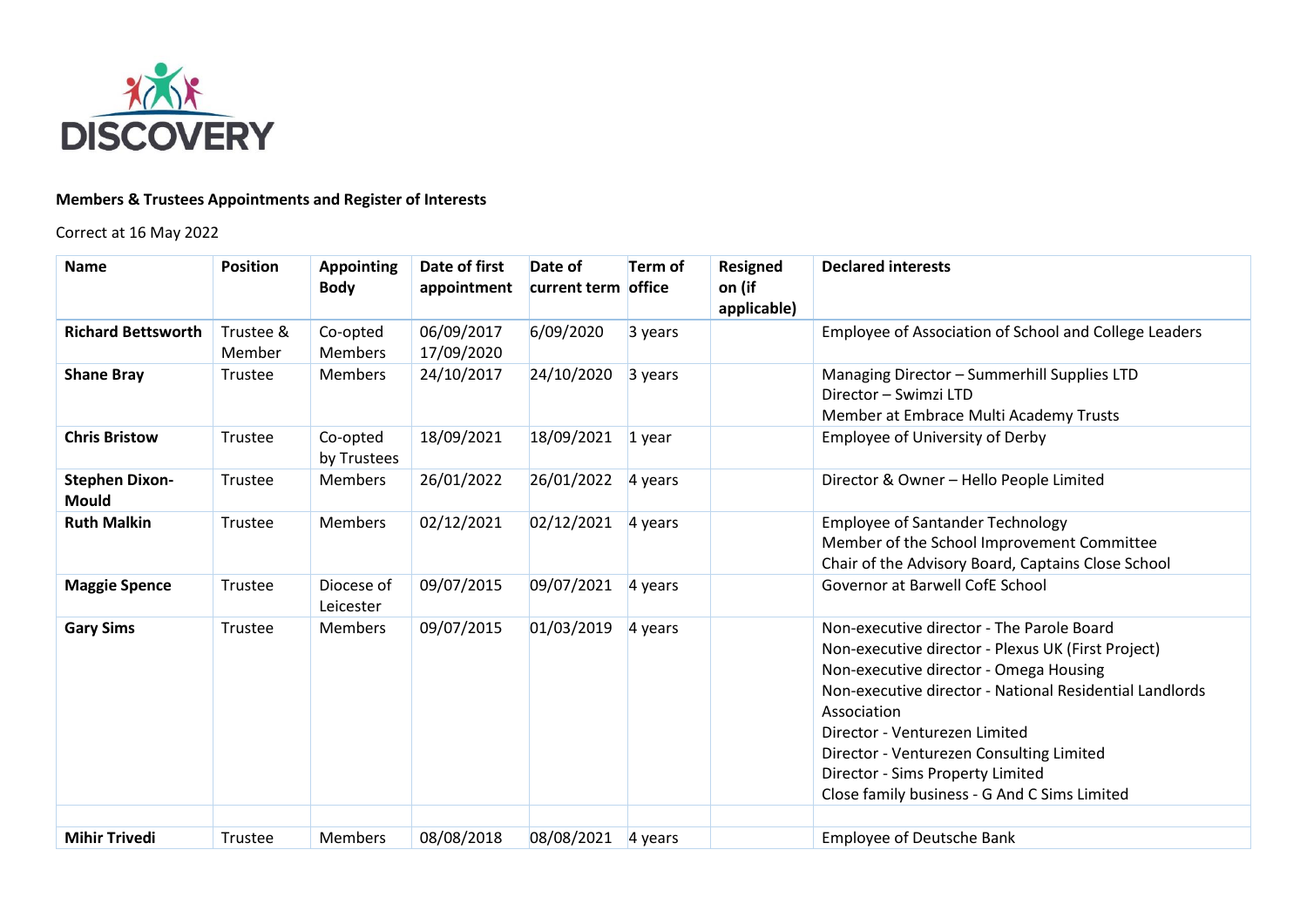|                            |                                                  |                         |                          |            |                             |                                          | Director - MindWorks21 Ltd                                                                                                                                                                                                  |  |  |  |  |  |
|----------------------------|--------------------------------------------------|-------------------------|--------------------------|------------|-----------------------------|------------------------------------------|-----------------------------------------------------------------------------------------------------------------------------------------------------------------------------------------------------------------------------|--|--|--|--|--|
| <b>Lucy Welsford</b>       | Trustee                                          | <b>Members</b>          | 26/01/2022               | 26/01/2022 | 4 years                     |                                          | <b>Employee of Citi Bank</b>                                                                                                                                                                                                |  |  |  |  |  |
| <b>Carolyn Lewis</b>       | Member                                           | <b>Members</b>          | 10/02/2015               |            |                             |                                          | Director - Diocese of Leicester, Diocesan Board of Education<br>Director - Diocese of Leicester Educational Trust (DLET)<br>Corporate Member for all Leicester Diocese Trusts*                                              |  |  |  |  |  |
| <b>Celia Varley</b>        | Member                                           | <b>Members</b>          | 24/10/2017               |            |                             |                                          | Director - CFV LTD<br>Advisory Board Member - Parklands Primary School                                                                                                                                                      |  |  |  |  |  |
| <b>Robert Woolston</b>     | Member                                           | <b>Members</b>          | 03/01/2018               |            |                             |                                          | Director & Partner - rg+p (Holdings) Ltd, rg+p Ltd and rg+p<br>(Services) LLP<br>Advisory Board Members - Kibworth CoE Primary School                                                                                       |  |  |  |  |  |
| Co-opted committee members |                                                  |                         |                          |            |                             |                                          |                                                                                                                                                                                                                             |  |  |  |  |  |
| <b>Pauline Bates</b>       | Co-opted<br>Committee<br>Member -<br><b>SEND</b> | <b>Trustees</b>         | 2021/22<br>academic year |            | 2021/22<br>academic<br>year |                                          | Advisory Board Member - Keyham Lodge                                                                                                                                                                                        |  |  |  |  |  |
| <b>Lynn Moore</b>          | Co-opted<br>Committee<br>Member -<br>SEND        | <b>Trustees</b>         | 2021/22<br>academic year |            | 2021/22<br>academic<br>year |                                          | Advisory Board Member - Millgate School<br>Director - Independent Child Psychology Services Ltd                                                                                                                             |  |  |  |  |  |
| <b>Stuart Wilson</b>       | Co-opted<br>Committee<br>Member -<br><b>ESC</b>  | <b>Trustees</b>         | 23/05/2022               |            | 2021/22<br>academic<br>year |                                          | Principal, Trustee & Accounting Officer - The Market<br><b>Bosworth School</b>                                                                                                                                              |  |  |  |  |  |
|                            |                                                  |                         |                          |            | <b>Resigned</b>             |                                          |                                                                                                                                                                                                                             |  |  |  |  |  |
| <b>David Williams</b>      | Trustee                                          | Diocese of<br>Leicester | 01/03/2016               | 01/03/2019 | 3 years                     | 28/02/2022                               | Trustee - Truro & Penwith Educational Trust<br>Justice of the Peace<br>Close family employed by the Trust: Megan Williams                                                                                                   |  |  |  |  |  |
| <b>Jonathan Parsons</b>    | Trustee                                          | <b>Members</b>          | 07/07/2012               | 01/03/2019 | 3 years                     | 28/02/2022                               | Employee at Hitachi Rail<br>Director - Perpetuum Limited                                                                                                                                                                    |  |  |  |  |  |
| <b>Ed Green</b>            | Trustee                                          | <b>Members</b>          | 09/07/2015               | 01/03/2019 | 3 years                     | 28/02/2022                               | Employee of Warwickshire Wildlife Trust<br>Trustee - Earthwatch Europe                                                                                                                                                      |  |  |  |  |  |
| <b>Paul Stone</b>          | Trustee &<br><b>CEO</b>                          | Ex-officio              | 12/06/2012               | n/a        | n/a                         | 16/05/2022<br>- resigned<br>as a trustee | Trustee - Leicester Tigers Foundation<br>Director - Inspiring Leaders<br>Close family employed by Trust: Joanne Stone & Adam<br>Lapidge<br>Close family business - Ginger Bear Catering & Elizabeth<br><b>Stone Gardens</b> |  |  |  |  |  |